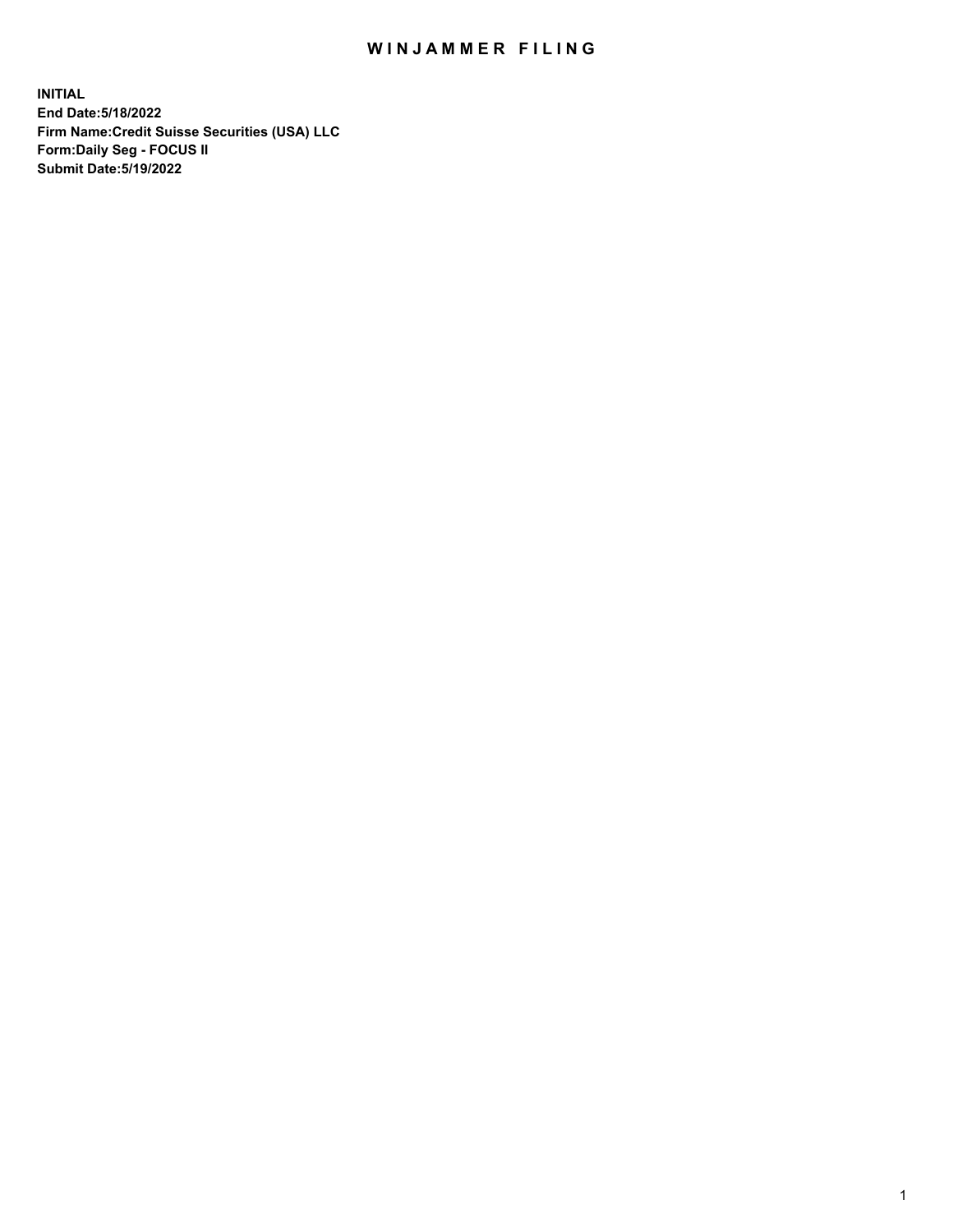**INITIAL End Date:5/18/2022** 

# **Firm Name:Credit Suisse Securities (USA) LLC Form:Daily Seg - FOCUS II Submit Date:5/19/2022**

### **Daily Segregation - Cover Page**

| Name of Company                                                                                                                                                                                                                                                                                                                | <b>Credit Suisse Securities (USA)</b><br><b>LLC</b>              |
|--------------------------------------------------------------------------------------------------------------------------------------------------------------------------------------------------------------------------------------------------------------------------------------------------------------------------------|------------------------------------------------------------------|
| <b>Contact Name</b>                                                                                                                                                                                                                                                                                                            | <b>Alexander Baptiste</b>                                        |
| <b>Contact Phone Number</b>                                                                                                                                                                                                                                                                                                    | 919-994-6223                                                     |
| <b>Contact Email Address</b>                                                                                                                                                                                                                                                                                                   | alexander.baptiste@credit-suiss<br>e.com                         |
| FCM's Customer Segregated Funds Residual Interest Target (choose one):<br>a. Minimum dollar amount: ; or<br>b. Minimum percentage of customer segregated funds required:% ; or<br>c. Dollar amount range between: and; or<br>d. Percentage range of customer segregated funds required between:% and%.                         | $\frac{\frac{0}{5}}{\frac{0}{0}}$<br>0 <sub>0</sub>              |
| FCM's Customer Secured Amount Funds Residual Interest Target (choose one):<br>a. Minimum dollar amount: ; or<br>b. Minimum percentage of customer secured funds required:% ; or<br>c. Dollar amount range between: and; or<br>d. Percentage range of customer secured funds required between:% and%.                           | $\frac{0}{5}$<br>$\underline{0} \underline{0}$<br>0 <sub>0</sub> |
| FCM's Cleared Swaps Customer Collateral Residual Interest Target (choose one):<br>a. Minimum dollar amount: ; or<br>b. Minimum percentage of cleared swaps customer collateral required:% ; or<br>c. Dollar amount range between: and; or<br>d. Percentage range of cleared swaps customer collateral required between:% and%. | $\frac{0}{5}$<br>0 <sub>0</sub><br>0 <sub>0</sub>                |

Attach supporting documents CH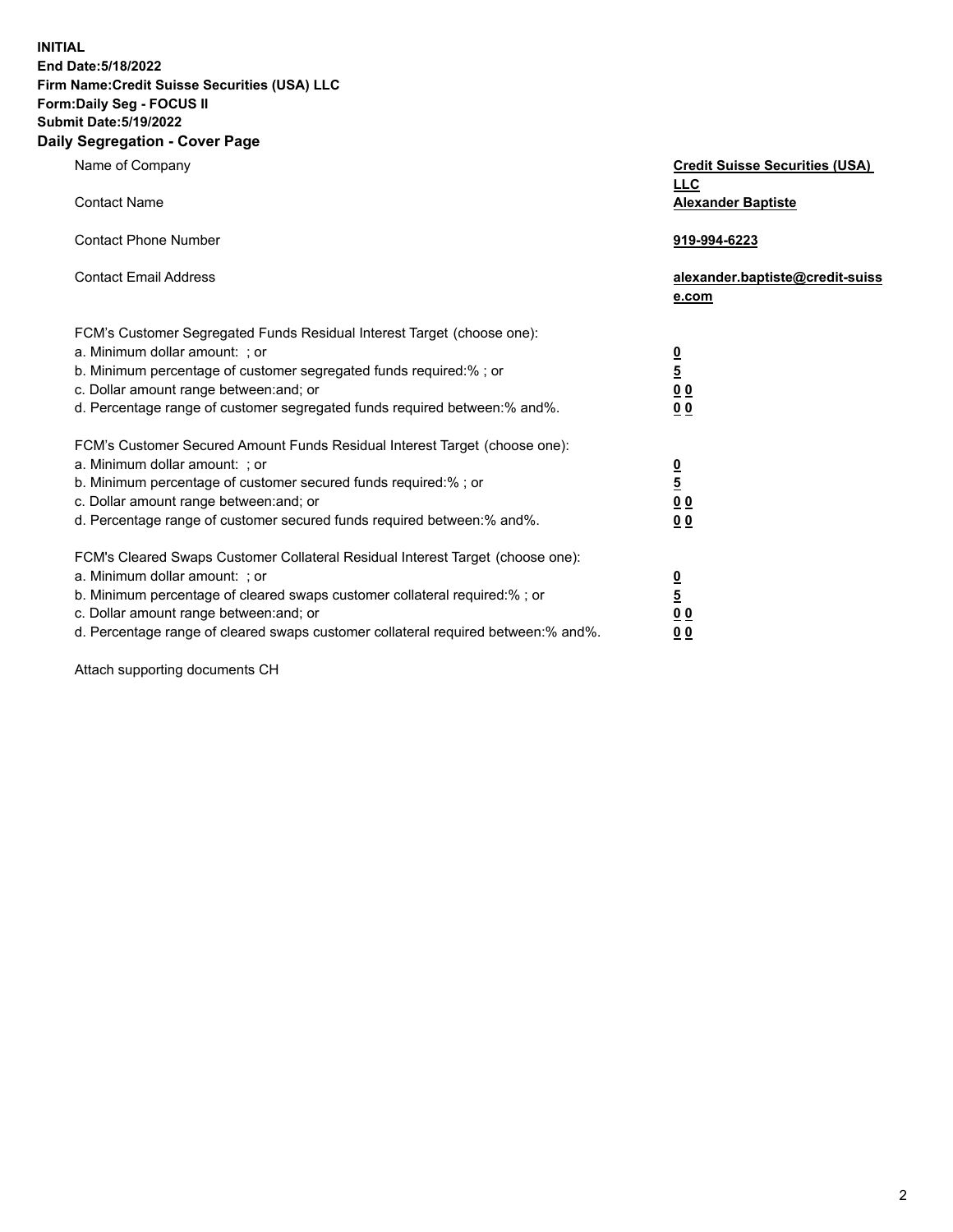#### **INITIAL End Date:5/18/2022 Firm Name:Credit Suisse Securities (USA) LLC Form:Daily Seg - FOCUS II Submit Date:5/19/2022**

### **Daily Segregation - Secured Amounts**

|     | Foreign Futures and Foreign Options Secured Amounts                                         |                                                             |
|-----|---------------------------------------------------------------------------------------------|-------------------------------------------------------------|
|     | Amount required to be set aside pursuant to law, rule or regulation of a foreign            | $0$ [7305]                                                  |
|     | government or a rule of a self-regulatory organization authorized thereunder                |                                                             |
| 1.  | Net ledger balance - Foreign Futures and Foreign Option Trading - All Customers             |                                                             |
|     | A. Cash                                                                                     | 2,382,472,081 [7315]                                        |
|     | B. Securities (at market)                                                                   | 12,704,800 [7317]                                           |
| 2.  | Net unrealized profit (loss) in open futures contracts traded on a foreign board of trade   | -1,558,082,170 [7325]                                       |
| 3.  | Exchange traded options                                                                     |                                                             |
|     | a. Market value of open option contracts purchased on a foreign board of trade              | 124 [7335]                                                  |
|     | b. Market value of open contracts granted (sold) on a foreign board of trade                | $0$ [7337]                                                  |
| 4.  | Net equity (deficit) (add lines 1. 2. and 3.)                                               | 837,094,835 [7345]                                          |
| 5.  | Account liquidating to a deficit and account with a debit balances - gross amount           | 78,226,166 [7351]                                           |
|     | Less: amount offset by customer owned securities                                            | <mark>-77,434,013</mark> [7352] <mark>792,153</mark> [7354] |
| 6.  | Amount required to be set aside as the secured amount - Net Liquidating Equity              | 837,886,988 [7355]                                          |
|     | Method (add lines 4 and 5)                                                                  |                                                             |
| 7.  | Greater of amount required to be set aside pursuant to foreign jurisdiction (above) or line | 837,886,988 [7360]                                          |
|     | 6.                                                                                          |                                                             |
|     | FUNDS DEPOSITED IN SEPARATE REGULATION 30.7 ACCOUNTS                                        |                                                             |
| 1.  | Cash in banks                                                                               |                                                             |
|     | A. Banks located in the United States                                                       | 11,621,300 [7500]                                           |
|     | B. Other banks qualified under Regulation 30.7                                              | 128,805,168 [7520] 140,426,468                              |
|     |                                                                                             | [7530]                                                      |
| 2.  | Securities                                                                                  |                                                             |
|     | A. In safekeeping with banks located in the United States                                   | 12,704,800 [7540]                                           |
|     | B. In safekeeping with other banks qualified under Regulation 30.7                          | 0 [7560] 12,704,800 [7570]                                  |
| 3.  | Equities with registered futures commission merchants                                       |                                                             |
|     | A. Cash                                                                                     | $0$ [7580]                                                  |
|     | <b>B.</b> Securities                                                                        | $0$ [7590]                                                  |
|     | C. Unrealized gain (loss) on open futures contracts                                         | $0$ [7600]                                                  |
|     | D. Value of long option contracts                                                           | $0$ [7610]                                                  |
|     | E. Value of short option contracts                                                          |                                                             |
| 4.  | Amounts held by clearing organizations of foreign boards of trade                           | 0 [7615] 0 [7620]                                           |
|     | A. Cash                                                                                     |                                                             |
|     | <b>B.</b> Securities                                                                        | $0$ [7640]                                                  |
|     |                                                                                             | $0$ [7650]                                                  |
|     | C. Amount due to (from) clearing organization - daily variation                             | $0$ [7660]                                                  |
|     | D. Value of long option contracts                                                           | $0$ [7670]                                                  |
|     | E. Value of short option contracts                                                          | 0 [7675] 0 [7680]                                           |
| 5.  | Amounts held by members of foreign boards of trade                                          |                                                             |
|     | A. Cash                                                                                     | 2,574,792,995 [7700]                                        |
|     | <b>B.</b> Securities                                                                        | $0$ [7710]                                                  |
|     | C. Unrealized gain (loss) on open futures contracts                                         | -1,648,231,752 [7720]                                       |
|     | D. Value of long option contracts                                                           | <u>124</u> [7730]                                           |
|     | E. Value of short option contracts                                                          | 0 [7735] 926,561,367 [7740]                                 |
| 6.  | Amounts with other depositories designated by a foreign board of trade                      | $0$ [7760]                                                  |
| 7.  | Segregated funds on hand                                                                    | $0$ [7765]                                                  |
| 8.  | Total funds in separate section 30.7 accounts                                               | 1,079,692,635 [7770]                                        |
| 9.  | Excess (deficiency) Set Aside for Secured Amount (subtract line 7 Secured Statement         | 241,805,647 [7380]                                          |
| 10. | Page 1 from Line 8)                                                                         |                                                             |
|     | Management Target Amount for Excess funds in separate section 30.7 accounts                 | 41,894,349 [7780]                                           |

11. Excess (deficiency) funds in separate 30.7 accounts over (under) Management Target **199,911,298** [7785]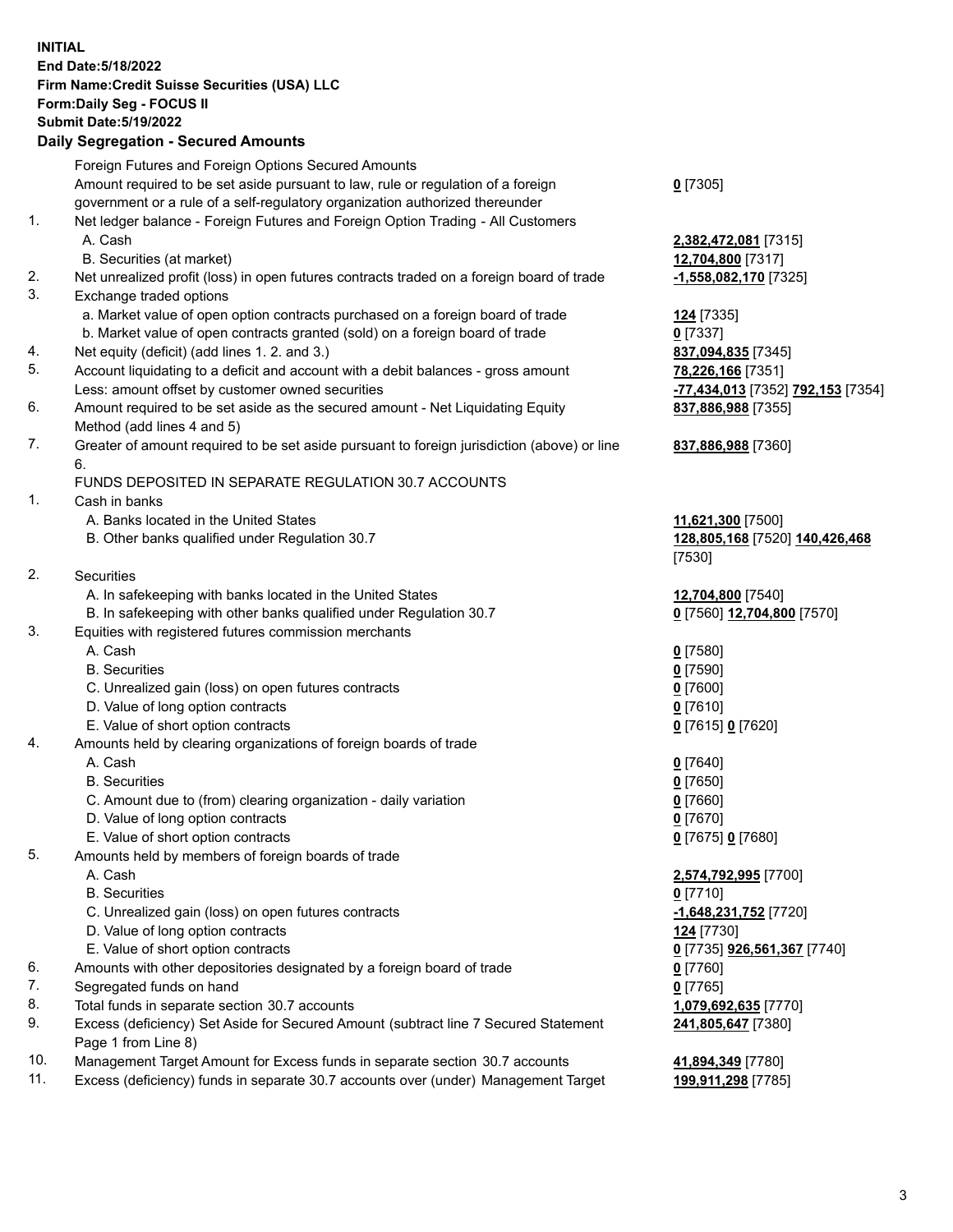|     | <b>INITIAL</b><br>End Date: 5/18/2022                                                |                                  |
|-----|--------------------------------------------------------------------------------------|----------------------------------|
|     |                                                                                      |                                  |
|     | Firm Name: Credit Suisse Securities (USA) LLC<br>Form: Daily Seg - FOCUS II          |                                  |
|     | <b>Submit Date: 5/19/2022</b>                                                        |                                  |
|     | Daily Segregation - Segregation Statement                                            |                                  |
|     |                                                                                      |                                  |
|     | SEGREGATION REQUIREMENTS(Section 4d(2) of the CEAct)                                 |                                  |
| 1.  | Net ledger balance                                                                   |                                  |
|     | A. Cash                                                                              | 219,551,195 [7010]               |
|     | B. Securities (at market)                                                            | 131,922,101 [7020]               |
| 2.  | Net unrealized profit (loss) in open futures contracts traded on a contract market   | -76,704,785 [7030]               |
| 3.  | Exchange traded options                                                              |                                  |
|     | A. Add market value of open option contracts purchased on a contract market          | 20,162,336 [7032]                |
|     | B. Deduct market value of open option contracts granted (sold) on a contract market  | -22,349,378 [7033]               |
| 4.  | Net equity (deficit) (add lines 1, 2 and 3)                                          | 272,581,469 [7040]               |
| 5.  | Accounts liquidating to a deficit and accounts with                                  |                                  |
|     | debit balances - gross amount                                                        | <b>25,591,448</b> [7045]         |
|     | Less: amount offset by customer securities                                           | -25,570,298 [7047] 21,150 [7050] |
| 6.  | Amount required to be segregated (add lines 4 and 5)<br>FUNDS IN SEGREGATED ACCOUNTS | 272,602,619 [7060]               |
| 7.  | Deposited in segregated funds bank accounts                                          |                                  |
|     | A. Cash                                                                              |                                  |
|     | B. Securities representing investments of customers' funds (at market)               | 44,518,360 [7070]<br>$0$ [7080]  |
|     | C. Securities held for particular customers or option customers in lieu of cash (at  | 131,054,809 [7090]               |
|     | market)                                                                              |                                  |
| 8.  | Margins on deposit with derivatives clearing organizations of contract markets       |                                  |
|     | A. Cash                                                                              | 296,944,129 [7100]               |
|     | B. Securities representing investments of customers' funds (at market)               | $0$ [7110]                       |
|     | C. Securities held for particular customers or option customers in lieu of cash (at  | 867,292 [7120]                   |
|     | market)                                                                              |                                  |
| 9.  | Net settlement from (to) derivatives clearing organizations of contract markets      | -2,998,675 [7130]                |
| 10. | Exchange traded options                                                              |                                  |
|     | A. Value of open long option contracts                                               | 20,162,336 [7132]                |
|     | B. Value of open short option contracts                                              | -22,349,378 [7133]               |
| 11. | Net equities with other FCMs                                                         |                                  |
|     | A. Net liquidating equity                                                            | 48,890 [7140]                    |
|     | B. Securities representing investments of customers' funds (at market)               | $0$ [7160]                       |
|     | C. Securities held for particular customers or option customers in lieu of cash (at  | $0$ [7170]                       |
|     | market)                                                                              |                                  |
| 12. | Segregated funds on hand                                                             | $0$ [7150]                       |
| 13. | Total amount in segregation (add lines 7 through 12)                                 | 468,247,763 [7180]               |
| 14. | Excess (deficiency) funds in segregation (subtract line 6 from line 13)              | 195,645,144 [7190]               |
| 15. | Management Target Amount for Excess funds in segregation                             | 13,630,131 [7194]                |
| 16. | Excess (deficiency) funds in segregation over (under) Management Target Amount       | 182,015,013 [7198]               |
|     | Excess                                                                               |                                  |